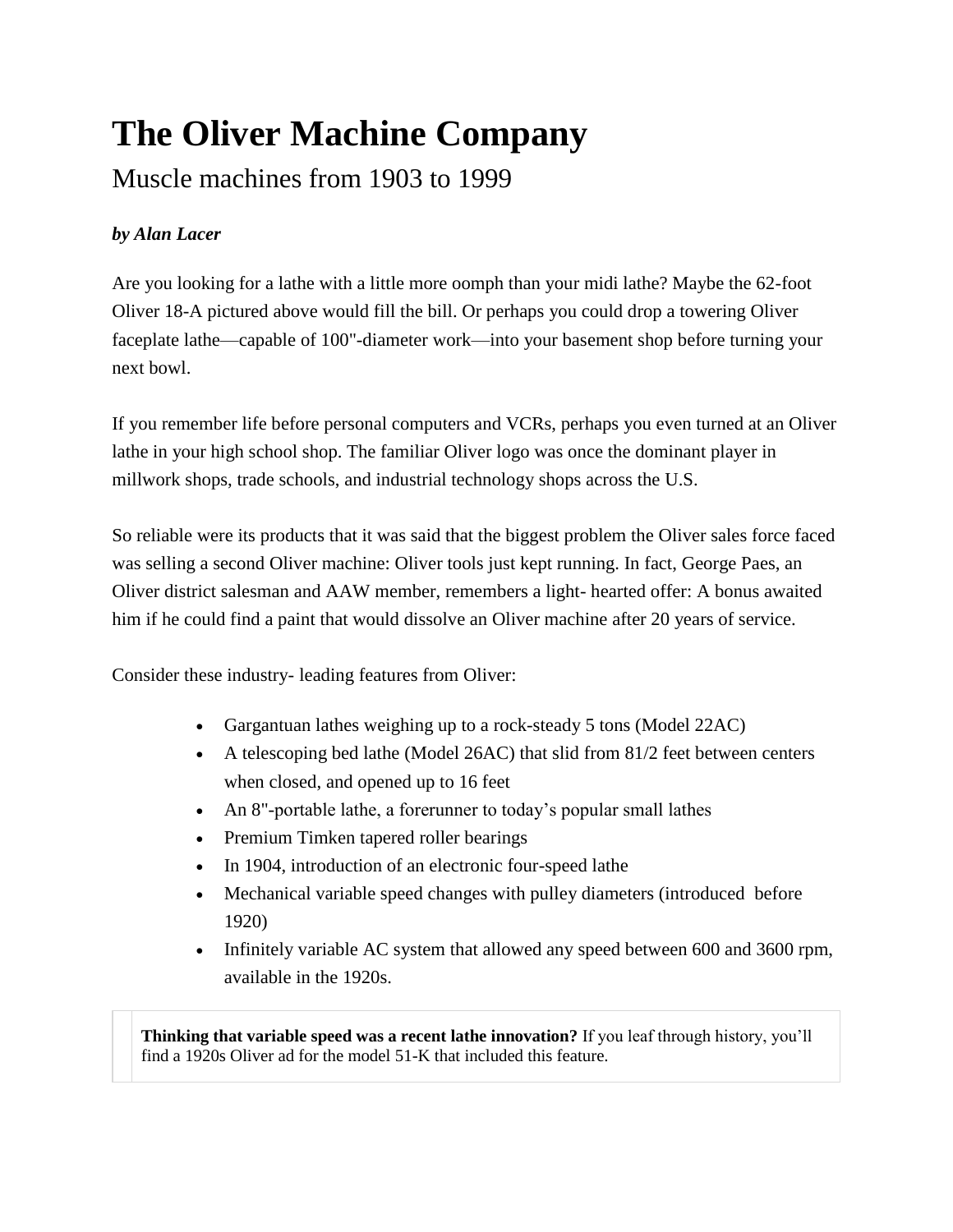## **Midwest roots**

Oliver Company had a storied history in Grand Rapids, MI. Its roots go back to 1890 when Joe Oliver started making miter trimmers under the American Machinery Co. name. In 1903, the name was changed to "Oliver" to avoid confusion with the American Wood Working Machinery Co. of Rochester, NY.

In its heyday, Oliver produced diverse products including electric glue pots, planer/jointer knives and safety heads (to replace the square heads that were the norm), shapers, tablesaws, jointers, tenoners, mortisers, sanders, jig saws, grinders, handscrew clamps, and vises. The Oliver catalog listed metal lathes, metal spinning lathes, and of course, wood lathes of all types.

By 1994, the company estimated it had produced over 150,000 machines, with at least half that number still in use on a weekly basis. At one time Oliver had branch offices in New York City, Chicago, St. Louis, Los Angeles, San Francisco, Seattle, Salt Lake City, Denver, and Phoenix. Overseas offices included Manchester, England, and Paris, France.

This company and its products were not just aimed at standard or low-tech operations. It once designed and built a computer- controlled wood lathe to turn large patterns for missile nose cones. Oliver even designed and delivered a specialty bandsaw to cut the unique tiles for the Space Shuttle program.

Lathes of every size imaginable were a story unto themselves. I have found no company anywhere in the world that made such a diverse range of lathes, from their small "Junior Lathe" to enormous faceplate lathes and the beast shown above.

Pattern and millwork shops and especially public and trade schools were commonly outfitted with Oliver lathes—known for their ruggedness, heft, and reliability. Innovations included direct power drive lathes (the headstock spindle is the armature for the motor), electronic variable speed systems, and motor or spindle brakes to reduce the time to stop the machine. Oliver also pioneered quick-action tailstocks, chucks to hold square material, and an improved system for locking tool rest bases.

And today? The company we revered ended in 1999 when an individual purchased the Oliver name. You may see woodworking machinery (tablesaws, shapers, jointer, sanders, but no lathes yet) made in the Orient under the Oliver logo. However, these Asian machines aren't original Oliver designs at this time.